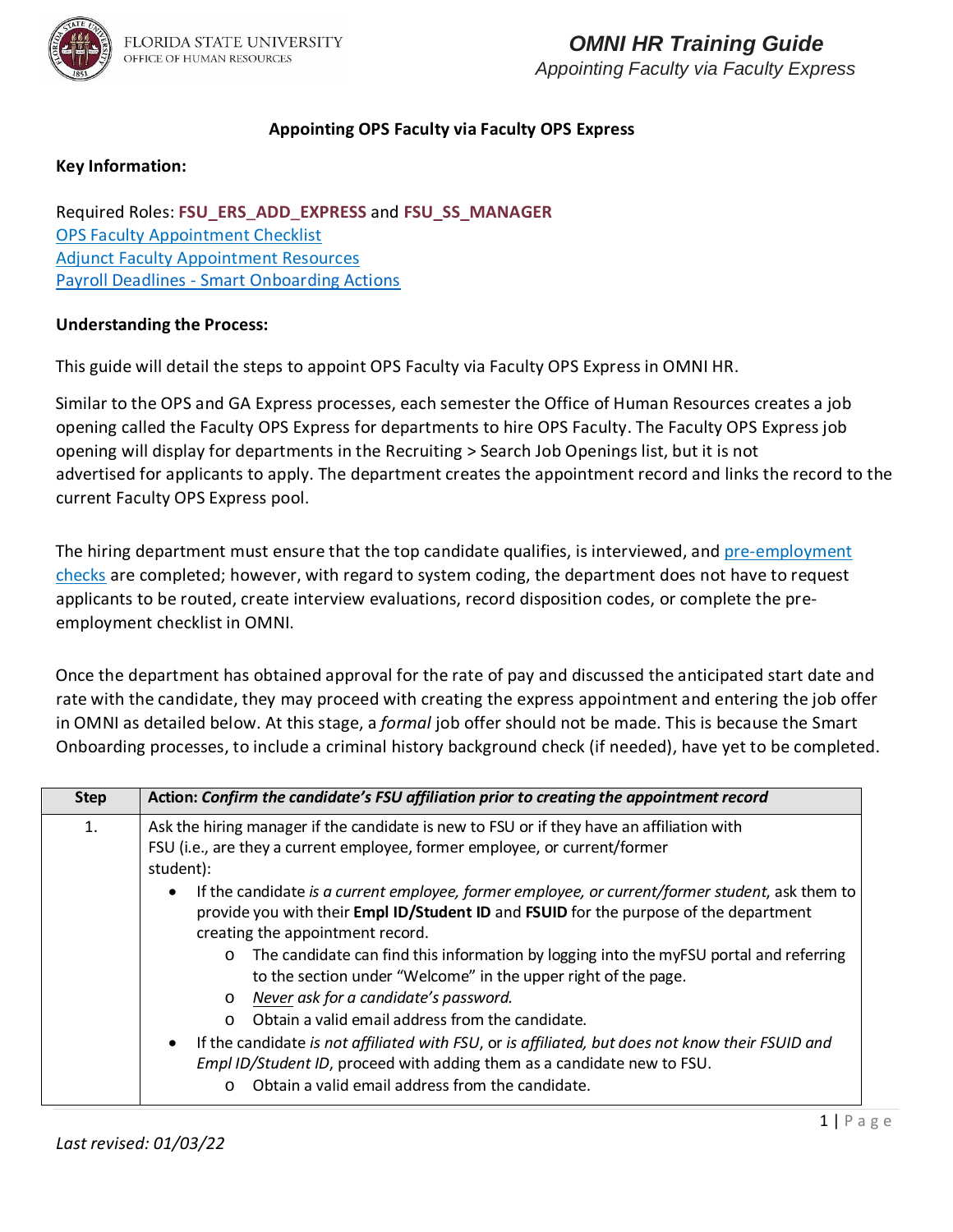

| <b>Step</b>                          | <b>Action</b>                            |
|--------------------------------------|------------------------------------------|
| $\overline{\phantom{a}}$<br><u>.</u> | Log into myFSU $>$ click on the HR icon. |



| <b>Step</b> | <b>Action: Create the OPS Faculty Appointment Record</b>                      |
|-------------|-------------------------------------------------------------------------------|
| 3.          | From the Department Administration page or the Navigator > click Recruiting > |
|             | <b>Add Express Appointment.</b>                                               |

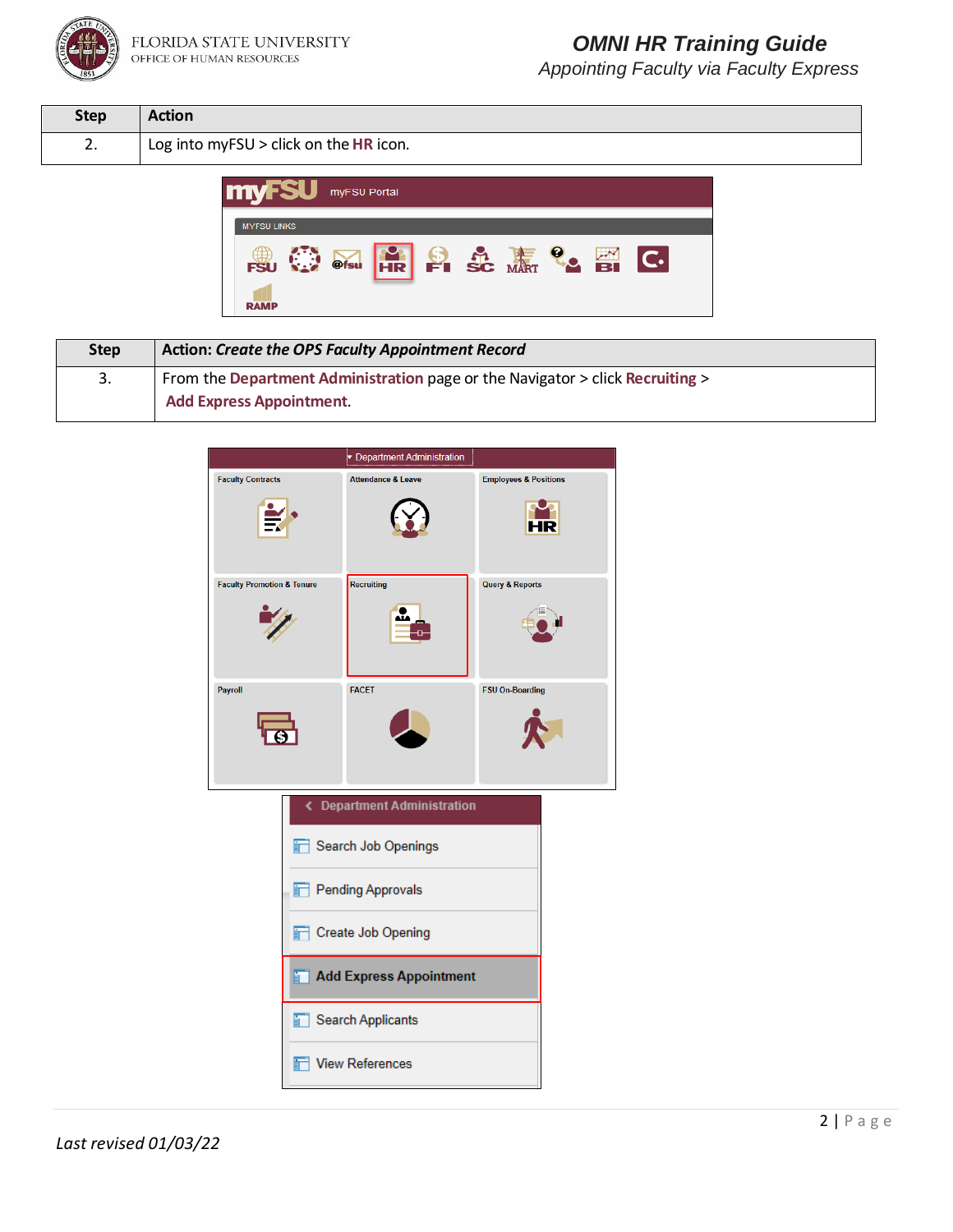*Appointing Faculty via Faculty Express*

### **Action:** *Adding CANDIDATES NEW TO FSU*

On the **Express Appt** page:

- **a.** Allow **Applicant Type** to default to "Express Appt."
- **b.** Enter the candidate's legal name in the **First Name** and **Last Name** fields.
- **c.** Click **Add Email Address** > choose **Email Type** > enter a **valid** email address > click **Save** *or* **Save and Create Another** to create additional express appointments.

 *Note: The email provided is where the Smart Onboarding invitation will be sent later in the process.*

| <b>Express Appt</b>                                              |                                                                                   |
|------------------------------------------------------------------|-----------------------------------------------------------------------------------|
| <b>Save and Create Another</b><br>Save<br>Recruiting Home        |                                                                                   |
| <b>Applicant</b>                                                 | <b>Applicant Status</b>                                                           |
| <b>Express Appt</b><br>*Applicant Type                           | Active<br>*Status Code<br>$\checkmark$                                            |
| <b>Not Specified</b><br><b>Preferred Contact</b><br>$\checkmark$ | 曲<br><b>Status Date</b><br>06/24/2020                                             |
| <b>Name</b><br>English<br><b>Name Format</b><br>$\checkmark$     | <b>Email Addresses</b><br>*No Email Addresses have been added for this applicant. |
| <b>Name Prefix</b><br>$\checkmark$                               | <b>Add Email Address</b>                                                          |
| *First Name                                                      | <b>Phone Numbers</b>                                                              |
| <b>Middle Name</b>                                               | No Phone Numbers have been added for this applicant.                              |
| *Last Name<br><b>Name Suffix</b><br>$\checkmark$                 | <b>Add Phone Number</b>                                                           |
|                                                                  |                                                                                   |

#### **d.** Note the **Applicant ID** that generates and proceed to step 4.

| Applicant ID 682002                                                            |
|--------------------------------------------------------------------------------|
|                                                                                |
|                                                                                |
|                                                                                |
| <b>Applicant Status</b>                                                        |
| Active<br>*Status Code<br><b>Status Reason</b><br>$\checkmark$<br>$\checkmark$ |
| 茴<br><b>Status Date 06/24/2020</b>                                             |
|                                                                                |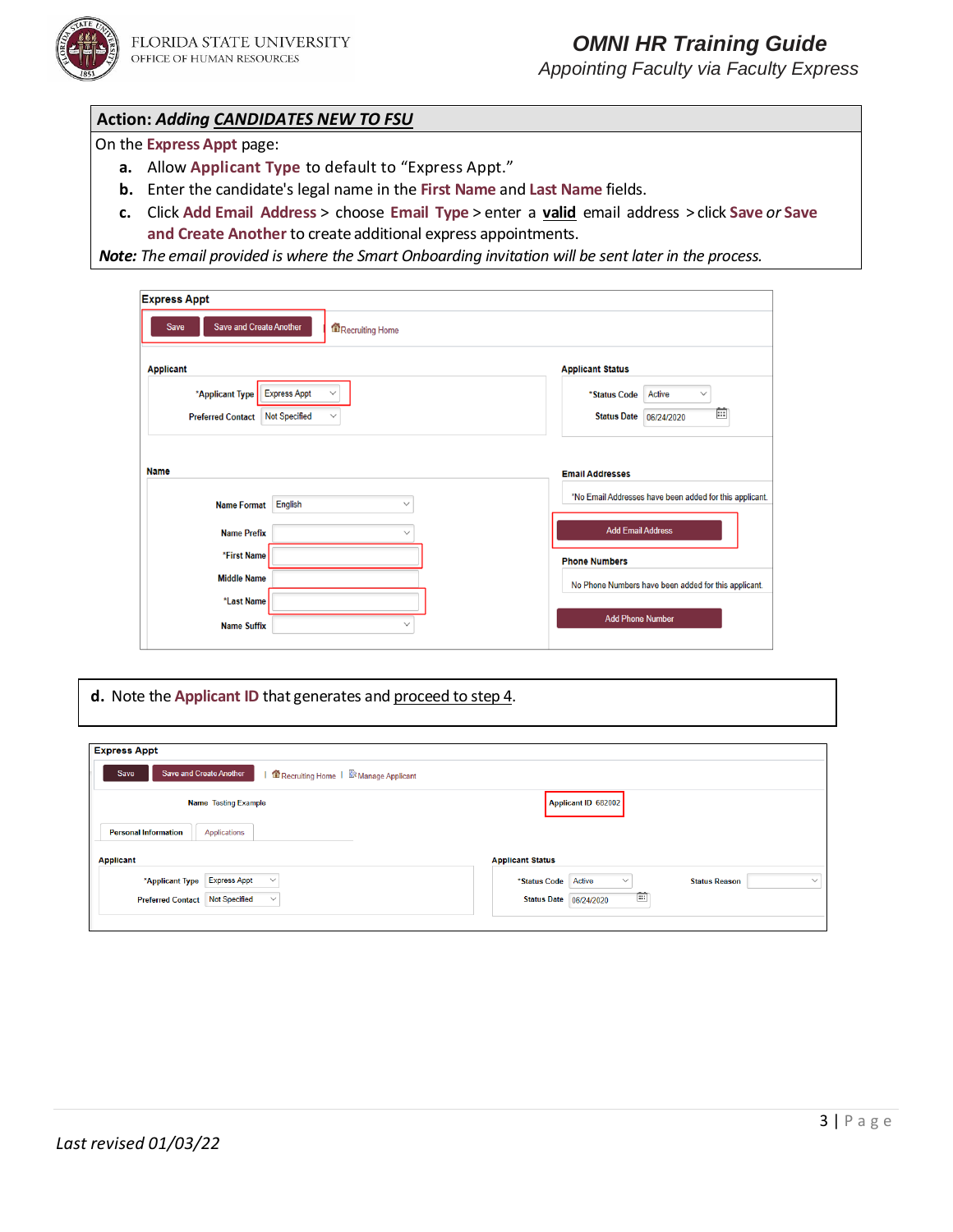

*Appointing Faculty via Faculty Express*

| <b>Action: Adding EMPLOYEES, REHIRES, and CURRENT &amp; FORMER FSU STUDENTS</b>                                         |
|-------------------------------------------------------------------------------------------------------------------------|
| IMPORTANT! Completing the steps below will sync the onboarding invitation with the candidate's myFSU account;           |
| therefore, it is very important that you have confirmed their affiliation. If in doubt, enter as an Express Appt versus |
| an Employee.                                                                                                            |
|                                                                                                                         |

 If the candidate is a current employee, former employee, or current/former student, and has provided their **Empl ID/Student ID** and **FSUID,** take the following steps:

On the **Express Appt** page:

**a.** Choose **Employee** from the **Applicant Type** drop-down menu > click **Search**.

| <b>Express Appt</b>                              |                               |                 |                                                         |                                      |
|--------------------------------------------------|-------------------------------|-----------------|---------------------------------------------------------|--------------------------------------|
| <b>Save and Create Another</b><br>Save           | Recruiting Home               |                 |                                                         |                                      |
| <b>Applicant</b>                                 |                               |                 | <b>Applicant Status</b>                                 |                                      |
| Employee<br>*Applicant Type                      | <b>Employee ID/Student ID</b> |                 | Active<br>*Status Code<br>$\checkmark$                  | <b>Status Reason</b><br>$\checkmark$ |
| <b>Not Specified</b><br><b>Preferred Contact</b> | $\checkmark$                  | Search<br>Clear | 薗<br><b>Status Date</b><br>06/24/2020                   |                                      |
|                                                  |                               |                 |                                                         |                                      |
| <b>Name</b>                                      |                               |                 | <b>Email Addresses</b>                                  |                                      |
| <b>Name Format</b>                               | English<br>$\checkmark$       |                 | *No Email Addresses have been added for this applicant. |                                      |
| <b>Name Prefix</b>                               | $\checkmark$                  |                 | <b>Add Email Address</b>                                |                                      |
| *First Name                                      |                               |                 | <b>Phone Numbers</b>                                    |                                      |
| <b>Middle Name</b>                               |                               |                 | No Phone Numbers have been added for this applicant.    |                                      |
| *Last Name                                       |                               |                 |                                                         |                                      |
| <b>Name Suffix</b>                               | $\checkmark$                  |                 | <b>Add Phone Number</b>                                 |                                      |

- **b.** On the search page, enter the candidate's Empl ID/Student ID in the **Empl ID/Student ID** field and FSUID **IN ALL CAPS** in the **User ID** field > click **Search**.
- **c.** When you have confirmed a match, click **Select** to continue adding the record.

|                       |           |                                           | search            |                                                |                                                                        |
|-----------------------|-----------|-------------------------------------------|-------------------|------------------------------------------------|------------------------------------------------------------------------|
|                       |           | *Empl ID/Student ID<br>*User ID<br>Return | Clear<br>Search   |                                                |                                                                        |
| <b>Search Results</b> |           |                                           |                   |                                                |                                                                        |
| 羁<br>Q                |           |                                           |                   | $ \cdot $<br>1-1 of 1 $\vee$<br>$\overline{4}$ | $\left\vert \cdot\right\vert$<br><b>View All</b><br>$\mathbb{D}$<br>п. |
| <b>Select</b>         | Empl ID   | User ID                                   | <b>First Name</b> | <b>Middle Name</b>                             | <b>Last Name</b>                                                       |
| Select                | 000000000 | TEST                                      | Testing           | А                                              | Record                                                                 |
| Return                |           |                                           |                   |                                                |                                                                        |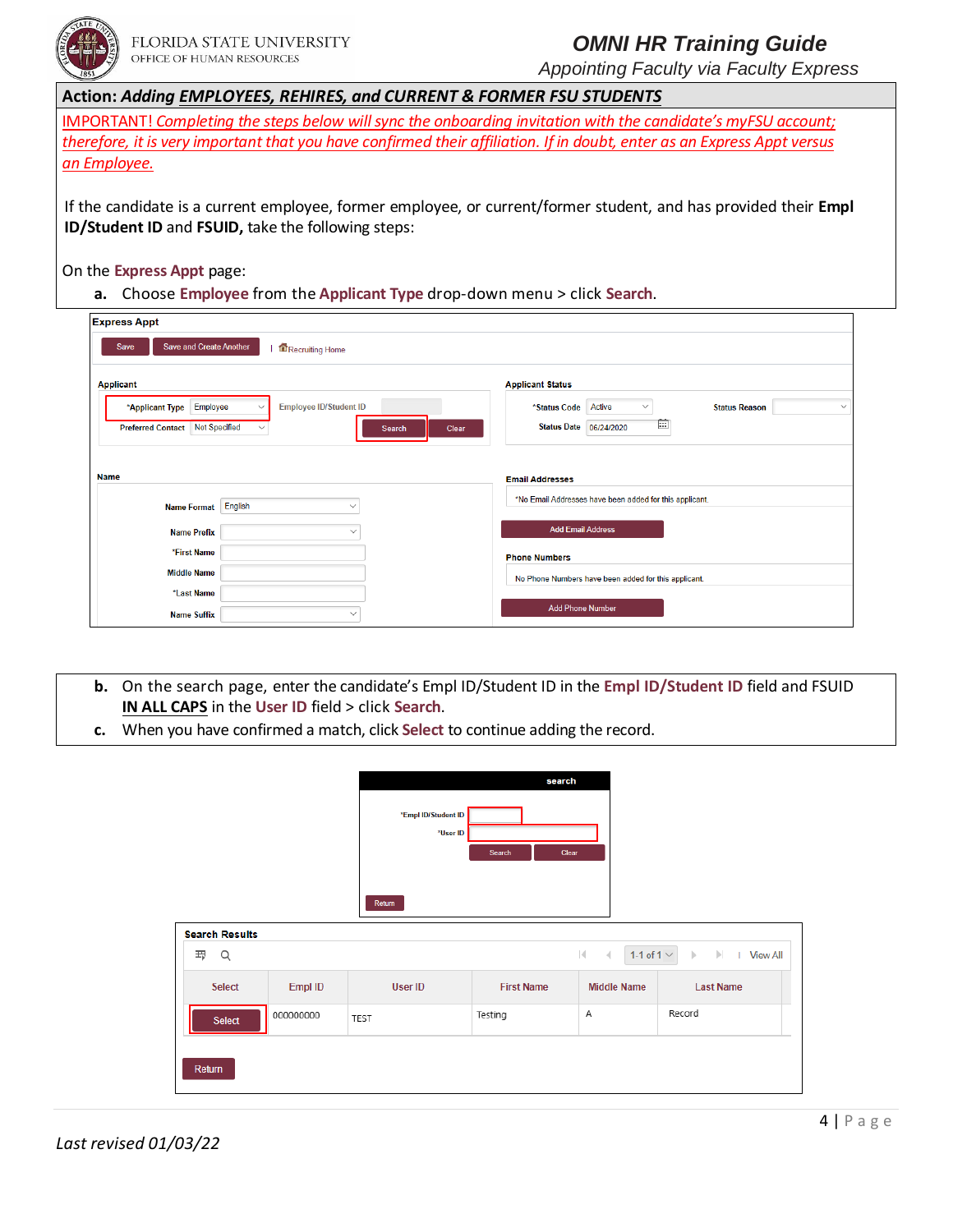

*Appointing Faculty via Faculty Express*

- **d.** Their legal name and last known email address will populate on the page. Update the primary email address if needed.
- **e.** Click **Save** or **Save and Create Another** to add additional express appointments.
- **f.** Note the **Applicant ID** that generates and proceed to step 4.

#### **Notes:**

- *The email address provided is where the Smart Onboarding invitation will be sent later in the process.*
- *If the appointment is created with an Empl ID/Student ID, it will carry over to the job offer. When the Onboarding invitation is launched, the candidate will be directed to log in at the myFSU portal to complete onboarding.*
- *Creating the record as an employee applicant type also allows some existing data to prepopulate into the onboarding session therefore making it a faster process for the candidate.*

| <b>Save and Create Another</b><br>Save<br>Recruiting Home   & Manage Applicant            |                                                                |
|-------------------------------------------------------------------------------------------|----------------------------------------------------------------|
| Name Testing Record                                                                       | Applicant ID 000000                                            |
| <b>Personal Information</b><br><b>Applications</b>                                        |                                                                |
| <b>Applicant</b>                                                                          | <b>Applicant Status</b>                                        |
| Employee<br><b>Employee ID/Student ID</b><br>000000000<br>*Applicant Type<br>$\checkmark$ | Active<br>*Status Code<br><b>Status Reason</b><br>$\checkmark$ |
| <b>Not Specified</b><br><b>Preferred Contact</b><br>$\checkmark$<br>Clear<br>Search       | 曲<br><b>Status Date</b><br>06/24/2020                          |
|                                                                                           |                                                                |
| <b>Name</b>                                                                               | <b>Email Addresses</b>                                         |
| Name Format English                                                                       | *Email Type<br><b>Email Address</b><br>Primary                 |
| <b>Name Prefix</b>                                                                        | $\triangleright$<br>testing@fsu.edu<br>Home<br>$\checkmark$    |
| First Name Testing                                                                        |                                                                |
| <b>Middle Name</b><br>Last Name Record                                                    | <b>Add Email Address</b>                                       |

**Step Action:** *Searching for the Record*  4. Navigate to **Recruiting** > **Search Applicants** > enter the applicant ID in the**ApplicantID** field > click **Search**.

| Recruiting Home                                |                                 |                   |                                  |              |
|------------------------------------------------|---------------------------------|-------------------|----------------------------------|--------------|
|                                                |                                 |                   |                                  |              |
| <b>Quick Search</b>                            | <b>Keyword Search</b>           |                   | <b>Advanced Search</b>           |              |
| $\blacktriangledown$ Search Criteria $\oslash$ |                                 |                   |                                  |              |
|                                                |                                 |                   | □<br><b>Search My Applicants</b> |              |
|                                                |                                 | <b>First Name</b> |                                  |              |
|                                                |                                 | <b>Last Name</b>  |                                  |              |
|                                                | <b>Alternate Character Name</b> |                   |                                  |              |
|                                                | <b>Applicant Status</b>         |                   |                                  | $\checkmark$ |
|                                                | <b>Applied Within</b>           |                   |                                  | $\check{~}$  |
|                                                | <b>Applied Between</b>          |                   | 繭<br>And                         | 蕨            |
|                                                | Job Opening ID                  |                   |                                  | Q            |
|                                                | <b>Applicant ID</b>             |                   |                                  |              |
|                                                |                                 |                   |                                  |              |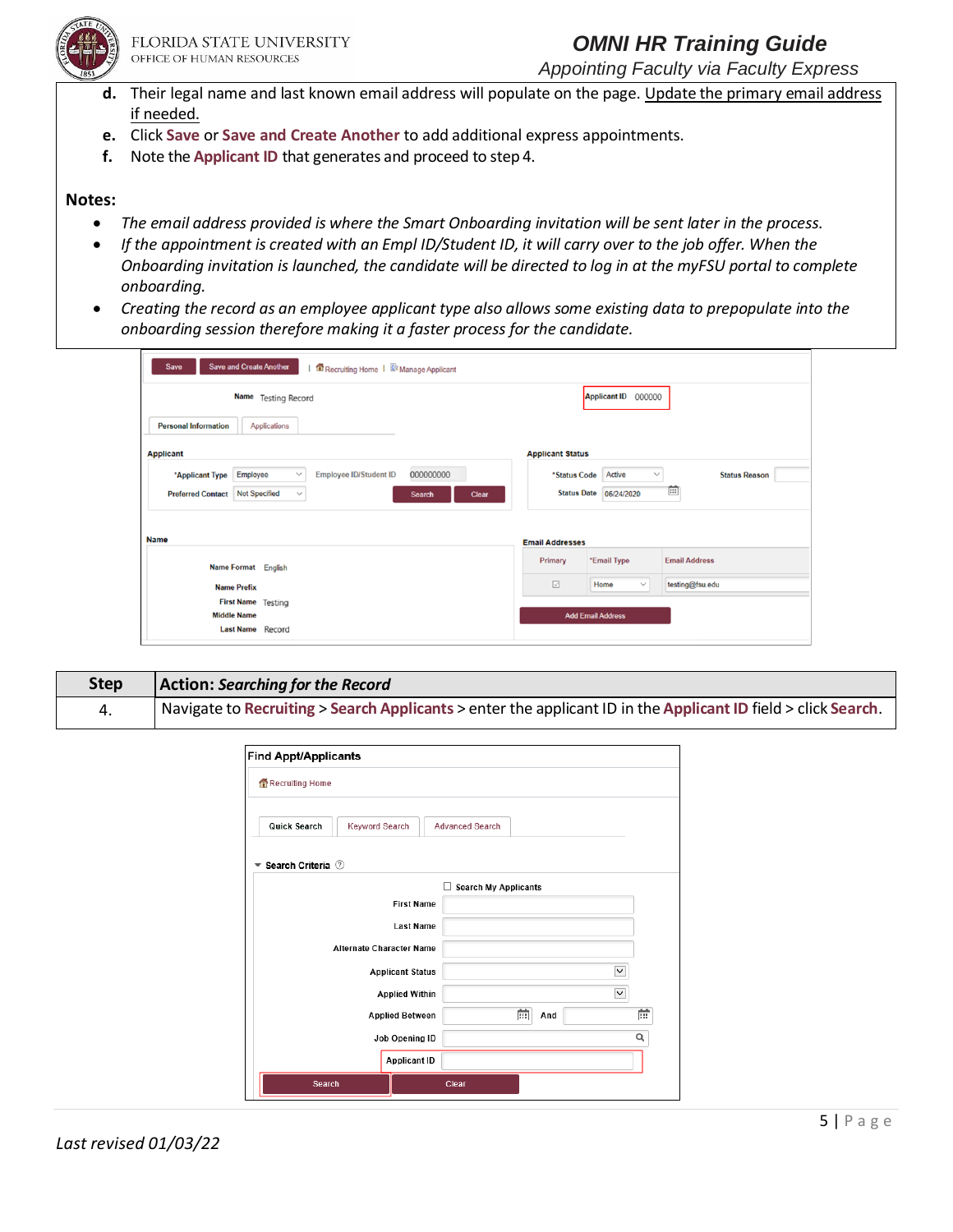

| <b>Step</b> | Action: Linking the Record to the Faculty OPS Express Pool                                           |
|-------------|------------------------------------------------------------------------------------------------------|
| 5.          | Across from the candidate's name, use the Actions drop-down menu to select Link Applicant to<br>Job. |

| Quick Search<br>4 Result(s) Found<br>Search Results 2<br>lliβ Q<br>Select | Recruiting Home   G Saved Searches<br>▶ Search Criteria ⑦ | Keyword Search<br>Advanced Search |                      |               |               |                               |                                                                                                    |                        |                                                  |  |
|---------------------------------------------------------------------------|-----------------------------------------------------------|-----------------------------------|----------------------|---------------|---------------|-------------------------------|----------------------------------------------------------------------------------------------------|------------------------|--------------------------------------------------|--|
|                                                                           |                                                           |                                   |                      |               |               |                               |                                                                                                    |                        |                                                  |  |
|                                                                           |                                                           |                                   |                      |               |               |                               |                                                                                                    |                        |                                                  |  |
|                                                                           |                                                           |                                   |                      |               |               |                               |                                                                                                    |                        |                                                  |  |
|                                                                           |                                                           |                                   |                      |               |               |                               |                                                                                                    |                        |                                                  |  |
|                                                                           |                                                           |                                   |                      |               |               |                               |                                                                                                    | $\mathbb{R}$<br>$\sim$ |                                                  |  |
|                                                                           | Applicant                                                 | Applicant ID                      |                      | <b>Status</b> | Phone         | <b>Email Address</b>          |                                                                                                    | Date Applied           | Jobs                                             |  |
| 亚                                                                         | Tom A Hawk                                                | 673535                            | Type<br>Express Appt | 010 Active    |               |                               |                                                                                                    | 11/20/2                | Applied<br><b>WArtinna</b>                       |  |
|                                                                           |                                                           |                                   |                      |               |               |                               |                                                                                                    |                        | Add Applicant to List<br>Change Applicant Status |  |
|                                                                           |                                                           |                                   |                      |               |               |                               |                                                                                                    |                        | Link Applicant to Job                            |  |
|                                                                           |                                                           |                                   |                      |               |               |                               |                                                                                                    |                        | Send Correspondence                              |  |
| <b>Step</b>                                                               |                                                           | <b>Action</b>                     |                      |               |               |                               |                                                                                                    |                        |                                                  |  |
| 6.                                                                        |                                                           |                                   |                      |               |               |                               | Enter the appropriate Faculty OPS Express job ID in the Job Opening ID field or use the            |                        |                                                  |  |
|                                                                           |                                                           |                                   |                      |               |               |                               | magnifying glass icon to select the Faculty OPS Express pool corresponding to the employee's begin |                        |                                                  |  |
|                                                                           |                                                           | date > click Link.                |                      |               |               |                               |                                                                                                    |                        |                                                  |  |
|                                                                           |                                                           |                                   |                      |               |               |                               |                                                                                                    |                        |                                                  |  |
|                                                                           | <b>Applicants to be Linked</b>                            |                                   |                      |               |               |                               |                                                                                                    |                        |                                                  |  |
|                                                                           | <b>Applicant</b>                                          | <b>Name</b>                       |                      |               | <b>Status</b> |                               | <b>Email Address</b>                                                                               |                        |                                                  |  |
|                                                                           | 682002Q                                                   | <b>Testing Example</b>            |                      |               |               | 010 Active<br>testing@fsu.edu |                                                                                                    |                        | û                                                |  |
|                                                                           |                                                           |                                   |                      |               |               |                               |                                                                                                    |                        |                                                  |  |
|                                                                           |                                                           |                                   |                      |               |               |                               |                                                                                                    |                        |                                                  |  |
|                                                                           |                                                           | <b>Add Applicant</b>              |                      |               |               |                               |                                                                                                    |                        |                                                  |  |
|                                                                           |                                                           |                                   |                      |               |               |                               |                                                                                                    |                        |                                                  |  |
|                                                                           | <b>Job Openings</b>                                       |                                   |                      |               |               |                               |                                                                                                    |                        |                                                  |  |
|                                                                           | <b>Job Opening ID</b>                                     | <b>Posting Title</b>              |                      |               |               | <b>Job Posted</b>             | Questionnaire                                                                                      |                        |                                                  |  |
|                                                                           |                                                           |                                   |                      |               |               |                               |                                                                                                    |                        |                                                  |  |
|                                                                           | 47219Q                                                    | Faculty OPS Express - Summer 2020 |                      |               |               | <b>No</b>                     | <b>No</b>                                                                                          | 宜                      |                                                  |  |
|                                                                           |                                                           |                                   |                      |               |               |                               |                                                                                                    |                        |                                                  |  |
|                                                                           |                                                           | Add Job Opening                   |                      |               |               |                               |                                                                                                    |                        |                                                  |  |
|                                                                           |                                                           |                                   |                      |               |               |                               |                                                                                                    |                        |                                                  |  |
|                                                                           | <b>Disposition Information</b>                            |                                   |                      |               |               |                               |                                                                                                    |                        |                                                  |  |
|                                                                           |                                                           | *Disposition                      | Linked               |               |               | $\checkmark$                  |                                                                                                    |                        |                                                  |  |
|                                                                           |                                                           | <b>Reason</b>                     |                      |               |               | $\checkmark$                  |                                                                                                    |                        |                                                  |  |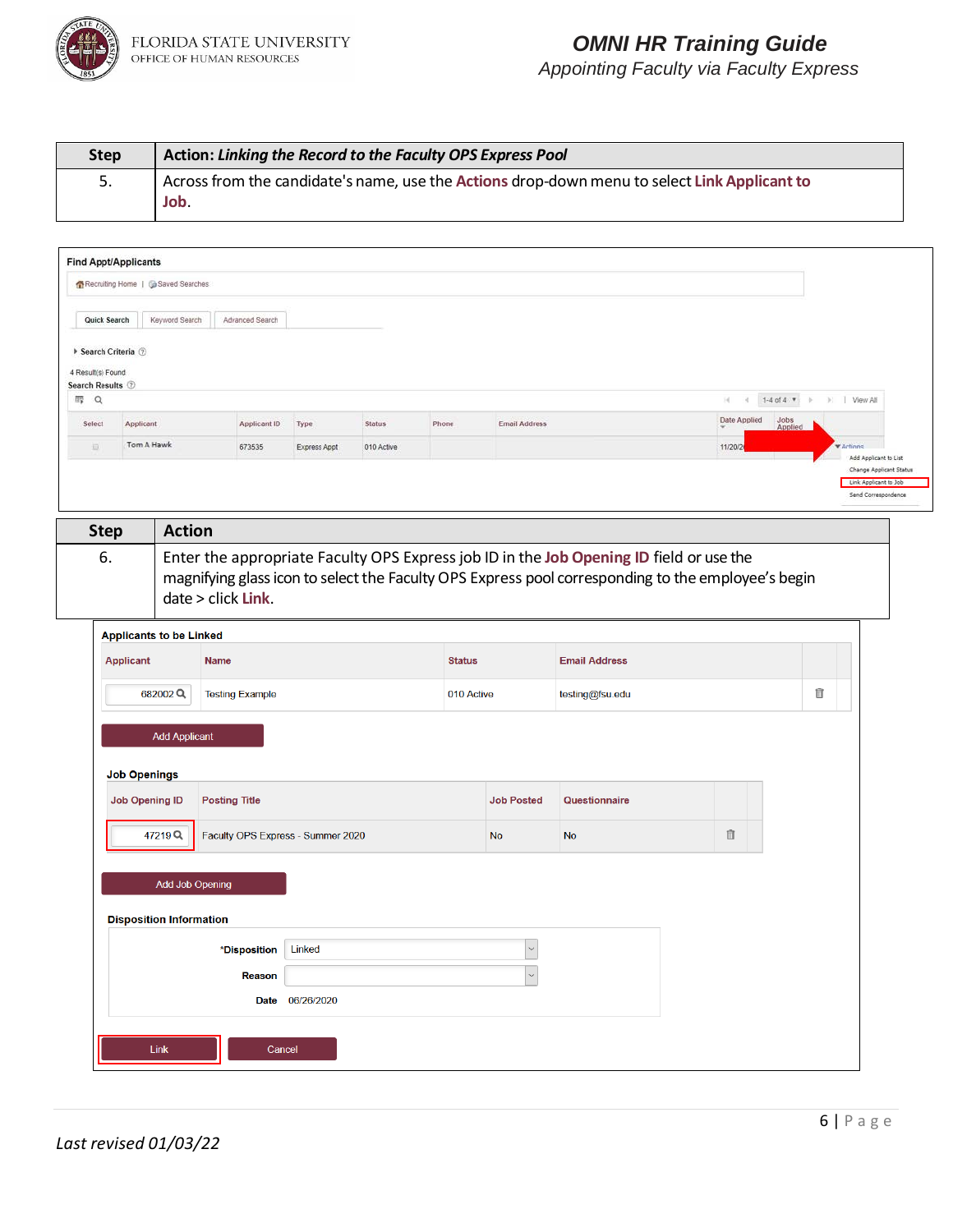

*Appointing Faculty via Faculty Express*

#### **Process Tip:**

If you created multiple express appointment records in step 3 and need to link them all to the same job opening, you may do so in mass from the **Search Applicants** page. On this page, set the **Applied Within** drop-down menu to **010- Today** > **Search** > ensure you only check the boxes next to the records *you* created > use the **Group Actions** drop-down menu at the bottom > **Link Applicant to Job** > enter the job ID > click **Link**.

Navigate directly to the Job Opening via **Recruiting** > **Search Job Openings** and prepare each job offer following the steps below.

| Step | Action: Preparing the Job Offer                                                         |
|------|-----------------------------------------------------------------------------------------|
|      | After the applicant record has been successfully linked, click on the candidate's name. |

| <b>Find Appt/Applicants</b>           |                                          |                     |              |               |       |                      |                     |                     |
|---------------------------------------|------------------------------------------|---------------------|--------------|---------------|-------|----------------------|---------------------|---------------------|
| Recruiting Home                       |                                          |                     |              |               |       |                      |                     |                     |
| Quick Search                          | Keyword Search<br><b>Advanced Search</b> |                     |              |               |       |                      |                     |                     |
| ▶ Search Criteria ②                   |                                          |                     |              |               |       |                      |                     |                     |
| 1 Result(s) Found<br>Search Results 2 |                                          |                     |              |               |       |                      |                     |                     |
| $\equiv$<br>Q                         |                                          |                     |              |               |       |                      | $\leftarrow$        | 1-1 of $1$ $\vee$   |
| <b>Select</b>                         | Applicant                                | <b>Applicant ID</b> | Type         | <b>Status</b> | Phone | <b>Email Address</b> | <b>Date Applied</b> | <b>Jobs Applied</b> |
| $\Box$                                | <b>Testing Example</b>                   | 648621              | Express Appt | 010 Active    |       | testing@fsu.edu      | 02/25/2019          | 0                   |

| Step | Action                                               |
|------|------------------------------------------------------|
| o.   | Across from the Job Opening, click on Other Actions. |

| <b>Manage Applicant</b>     |                                                                                                                                                                                                             |                           |                    |                    |        |       |       |                 |
|-----------------------------|-------------------------------------------------------------------------------------------------------------------------------------------------------------------------------------------------------------|---------------------------|--------------------|--------------------|--------|-------|-------|-----------------|
| Save                        | 4 Return   個Recruiting Home   月Search Applicants   & Create Applicant   国Add Note   图Add to List   国Add Application   & Change Status   @ Link to Job<br>Personalize                                        |                           |                    |                    |        |       |       |                 |
|                             | <b>Name</b> Testing Example<br><b>Preferred Contact Not Specified</b><br>Phone<br>Applicant ID 682002<br><b>Applicant Type Express Appt</b><br>Email testing@fsu.edu<br>Status 010 Active<br><b>Address</b> |                           |                    |                    |        |       |       |                 |
| <b>Applicant Activity</b>   | <b>Notes</b><br><b>Applicant Data</b>                                                                                                                                                                       | <b>Interested Parties</b> |                    |                    |        |       |       |                 |
|                             | Current Status   Interview Evaluation   Expenses   History                                                                                                                                                  |                           |                    |                    |        |       |       |                 |
| <b>Applicant Activity</b> 2 |                                                                                                                                                                                                             |                           |                    |                    |        |       |       |                 |
| <b>Select</b>               | <b>Job Opening</b>                                                                                                                                                                                          | Job Opening ID            | <b>Disposition</b> | <b>Application</b> | Resume | Route | Print |                 |
| $\Box$                      | Faculty OPS Express - Summer 2020                                                                                                                                                                           | 47219                     | Linked             | m,                 |        | 88    | ő     | ▼ Other Actions |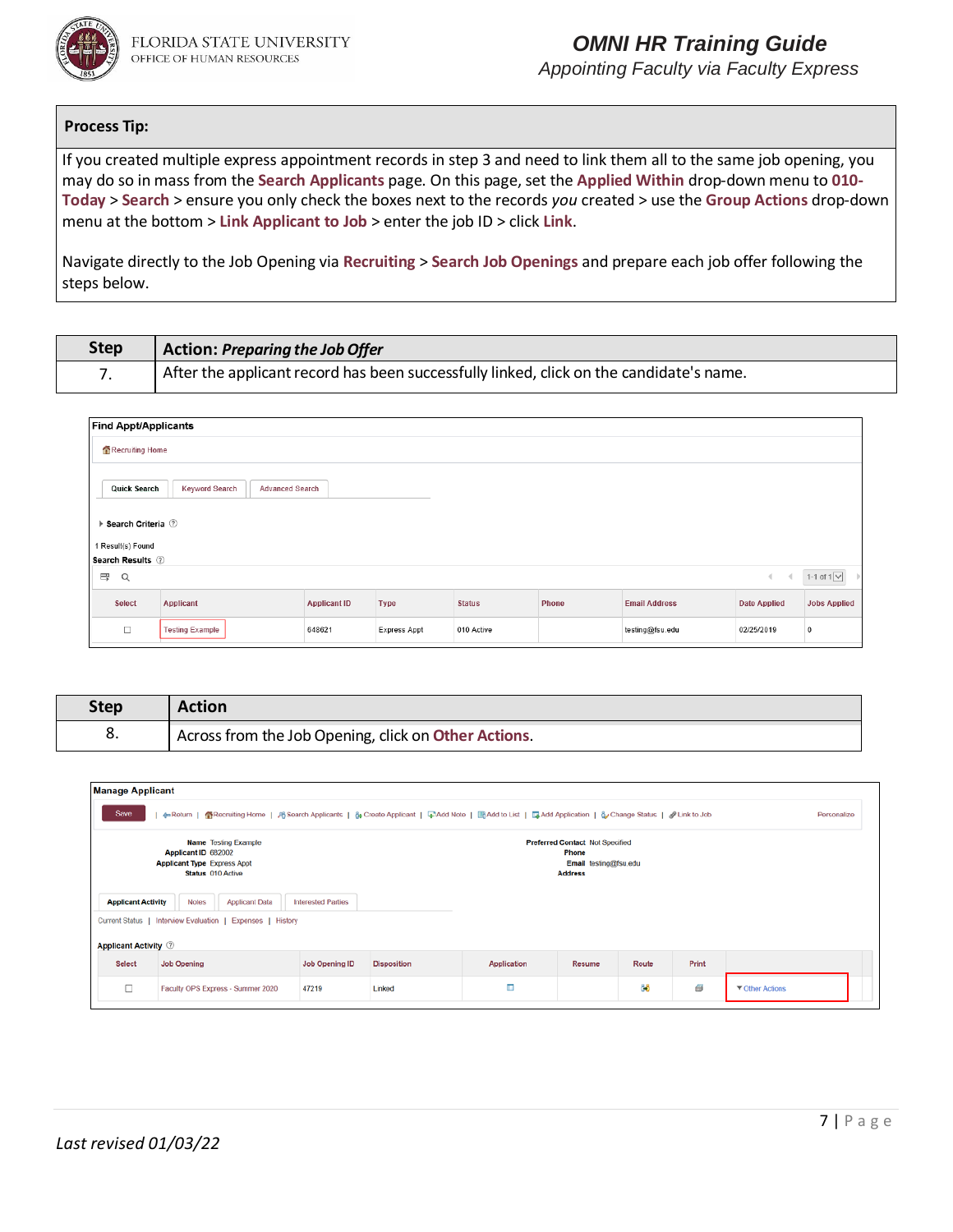

| <b>Step</b> | <b>Action</b>                                                |
|-------------|--------------------------------------------------------------|
|             | <b>Click Recruiting Actions &gt; Prepare/View Job Offer.</b> |

| <b>Manage Applicant</b>     |                                                                                                        |                                                                                                                                          |                                                                                       |                                                                                                                                                                                    |                                                                                                                                                        |        |                                                        |                                   |                                                                                                                                                                                                                                                                                                                                                                                                                                                                                                                                                                                                               |  |
|-----------------------------|--------------------------------------------------------------------------------------------------------|------------------------------------------------------------------------------------------------------------------------------------------|---------------------------------------------------------------------------------------|------------------------------------------------------------------------------------------------------------------------------------------------------------------------------------|--------------------------------------------------------------------------------------------------------------------------------------------------------|--------|--------------------------------------------------------|-----------------------------------|---------------------------------------------------------------------------------------------------------------------------------------------------------------------------------------------------------------------------------------------------------------------------------------------------------------------------------------------------------------------------------------------------------------------------------------------------------------------------------------------------------------------------------------------------------------------------------------------------------------|--|
| Save                        |                                                                                                        |                                                                                                                                          |                                                                                       |                                                                                                                                                                                    | d=Return   图Recruiting Home   為Search Applicants   de Create Applicant   こAdd Note   BAdd to List   EAdd Application   Le Change Status   PLink to Job |        |                                                        |                                   | Personalize                                                                                                                                                                                                                                                                                                                                                                                                                                                                                                                                                                                                   |  |
|                             | Name Testing Example<br>Applicant ID 682002<br><b>Applicant Type Express Appt</b><br>Status 010 Active |                                                                                                                                          |                                                                                       | <b>Preferred Contact Not Specified</b><br>Phone<br>Email testing@fsu.edu<br><b>Address</b>                                                                                         |                                                                                                                                                        |        |                                                        |                                   |                                                                                                                                                                                                                                                                                                                                                                                                                                                                                                                                                                                                               |  |
| <b>Applicant Activity</b>   |                                                                                                        | <b>Notes</b><br>Applicant Data                                                                                                           | <b>Interested Parties</b>                                                             |                                                                                                                                                                                    |                                                                                                                                                        |        |                                                        |                                   |                                                                                                                                                                                                                                                                                                                                                                                                                                                                                                                                                                                                               |  |
|                             |                                                                                                        | Current Status   Interview Evaluation   Expenses   History                                                                               |                                                                                       |                                                                                                                                                                                    |                                                                                                                                                        |        |                                                        |                                   |                                                                                                                                                                                                                                                                                                                                                                                                                                                                                                                                                                                                               |  |
| <b>Applicant Activity</b> 2 |                                                                                                        |                                                                                                                                          |                                                                                       |                                                                                                                                                                                    |                                                                                                                                                        |        |                                                        |                                   |                                                                                                                                                                                                                                                                                                                                                                                                                                                                                                                                                                                                               |  |
| Select                      | <b>Job Opening</b>                                                                                     |                                                                                                                                          | Job Opening ID                                                                        | Disposition                                                                                                                                                                        | Application                                                                                                                                            | Resume | Route                                                  | Print                             |                                                                                                                                                                                                                                                                                                                                                                                                                                                                                                                                                                                                               |  |
| o                           |                                                                                                        | Faculty OPS Express - Summer 2020                                                                                                        | 47219                                                                                 | Linked                                                                                                                                                                             | <b>COL</b>                                                                                                                                             |        |                                                        | 赑                                 |                                                                                                                                                                                                                                                                                                                                                                                                                                                                                                                                                                                                               |  |
|                             |                                                                                                        |                                                                                                                                          |                                                                                       |                                                                                                                                                                                    |                                                                                                                                                        |        | Create Interview Evaluation<br>Prepare / ViewJob Offer |                                   | <b>Recruiting Actions</b><br><b>Applicant Actions</b>                                                                                                                                                                                                                                                                                                                                                                                                                                                                                                                                                         |  |
| Select All                  | Deselect All                                                                                           | <b>Y</b> Group Actions                                                                                                                   |                                                                                       |                                                                                                                                                                                    |                                                                                                                                                        |        | View / Edit Application Details                        | RECRUITER ONLY - Edit Disposition |                                                                                                                                                                                                                                                                                                                                                                                                                                                                                                                                                                                                               |  |
|                             |                                                                                                        | <b>Action</b>                                                                                                                            |                                                                                       |                                                                                                                                                                                    |                                                                                                                                                        |        |                                                        |                                   |                                                                                                                                                                                                                                                                                                                                                                                                                                                                                                                                                                                                               |  |
| <b>Step</b>                 |                                                                                                        |                                                                                                                                          |                                                                                       |                                                                                                                                                                                    |                                                                                                                                                        |        |                                                        |                                   |                                                                                                                                                                                                                                                                                                                                                                                                                                                                                                                                                                                                               |  |
|                             |                                                                                                        | ٠<br>100%.<br>$\bullet$<br>$\bullet$<br>$\bullet$<br><b>Notes:</b><br>the onboarding portal.<br>-The Pre-Mgr Approver field is optional. | hours x 2 x frequency)<br>Frequency is 26.1<br>(do not leave as OPS F)<br>appointment | Appropriate VP approver is added<br><b>Smart Onboarding Actions.</b><br>Combo Code contains an "O"<br>Job offer has a Funding End Date<br><b>Calc Period Amt button is clicked</b> | -The appropriate Empl Class will populate based on the selected job code.                                                                              |        |                                                        |                                   | Appropriate OPS Faculty Job Code (reference Class Specs and use correct modifier) is entered<br>Begin Date is at least 2 - 3 weeks out to allow time for approvals, Smart Onboarding<br>completion, and background check completion (if applicable). Reference Payroll Deadlines for<br>Plus sign is clicked to add multiple funding sources. The total Percent of Distribution must equal<br>In the Comments box, it is indicated whether the candidate is a new hire, rehire, or additional<br>-If you are unsure of the candidate's citizenship status select "Yes", as the candidate will specify this in |  |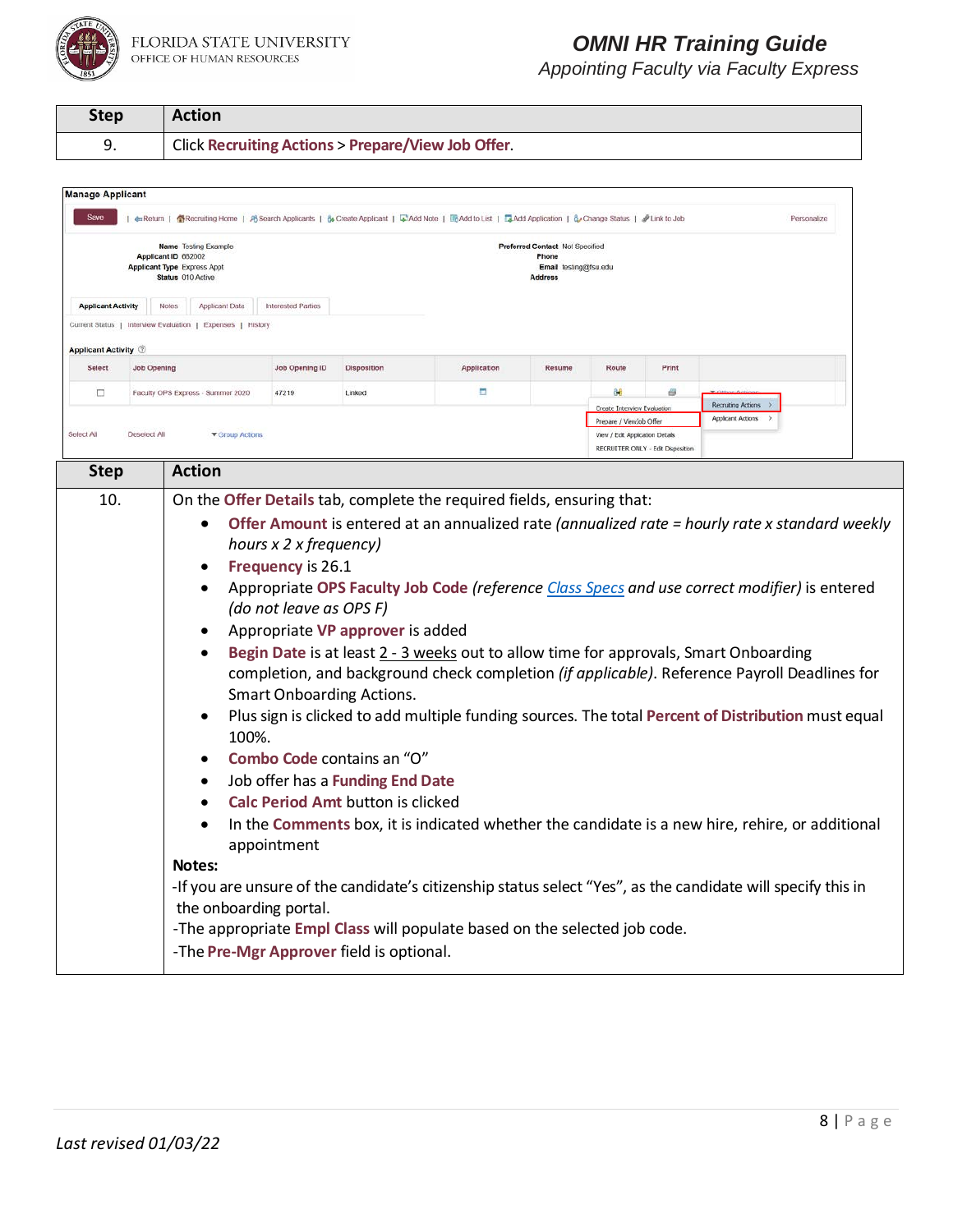| TATE U<br>FLORIDA STATE UNIVERSITY<br>OFFICE OF HUMAN RESOURCES                                                                                                                                                                   | <b>OMNI HR Training Guide</b><br>Appointing Faculty via Faculty Express                                                                                                                                                                                                                                                                                                        |
|-----------------------------------------------------------------------------------------------------------------------------------------------------------------------------------------------------------------------------------|--------------------------------------------------------------------------------------------------------------------------------------------------------------------------------------------------------------------------------------------------------------------------------------------------------------------------------------------------------------------------------|
| <b>Offer Details</b><br><b>Background Check</b><br>Outside Recruiting<br>Job Opening 47219<br>Faculty OPS Express - Summer 2020<br><b>Position Number</b><br><b>Recruiter</b><br>Status 006 Pending Approval<br><b>Created By</b> | Save as Draft<br><b>Business Unit FSU01</b><br>Submit for Approval<br>Offer Date 06/26/2020<br><b>Applicant Type</b> Express Appt<br>Add Revised Offer<br>Preferred Contact Not Specified<br><b>la Delete Offer</b><br>Edit Offer                                                                                                                                              |
| <b>Job Offer Components</b> 2<br>*Component<br>*Offer Amount<br>Currency<br>Frequency<br>Base Salary Offer Com ~<br>26.1<br><b>USD</b><br>骊<br>$\checkmark$                                                                       | <b>Offer Attachments</b> 2<br>No attachments have been added to this offer<br>盲<br>$\checkmark$<br><b>Approval Attachments</b>                                                                                                                                                                                                                                                 |
| Add Offer Component<br>▶ Salary Market Analysis                                                                                                                                                                                   | <b>FSU Offer - Additional Info</b><br><b>Employee Id</b>                                                                                                                                                                                                                                                                                                                       |
| $Q \quad   \quad   \quad   \quad   \quad  $<br><b>I</b> View All<br>Comments 2<br>$1$ of 1<br>$\mathbb{D}$<br>$\mathbf{H}$<br><b>Added By</b>                                                                                     | Q<br><b>OPS Express Adjunct Apptmt</b><br>*Location Code<br>OPS <sub>F</sub><br>$\alpha$<br>*Job Code<br>Q<br>*Supervisor ID<br>Q<br>*Department<br>医<br>*Empl Class<br>$\checkmark$<br>$\checkmark$<br>*Weekly Std Hours<br>*U.S. Citizen?<br>$\alpha$<br>*Mail Code<br>Q<br>*VP Approver<br>Q<br><b>Pre-Mgr Approver (Optional)</b><br>225/910-2346<br>*Originator Telephone |
| <b>Last Updated By</b><br><b>Add Another Comment</b>                                                                                                                                                                              | <b>FSU Funding</b><br>羁<br>$\alpha$<br>$\mathbb{R}$<br>$1-1$ of 1<br>*Percent of<br><b>Funding End Date</b><br><b>Total Budget Amount</b><br><b>Begin Date</b><br><b>*Combination Code</b><br><b>Distribution</b><br>m<br>$\frac{1}{\left  11 \right }$<br>$\mathsf Q$<br>÷<br>Calc Period Amt                                                                                 |

| <b>Step</b>           | <b>Action</b>                                                                                                                                                                                                                                                                                                                           |  |  |  |  |  |
|-----------------------|-----------------------------------------------------------------------------------------------------------------------------------------------------------------------------------------------------------------------------------------------------------------------------------------------------------------------------------------|--|--|--|--|--|
| 11.                   | Click the Background Check tab.                                                                                                                                                                                                                                                                                                         |  |  |  |  |  |
|                       | <b>Background Check</b>                                                                                                                                                                                                                                                                                                                 |  |  |  |  |  |
|                       | Enter a detailed Description of Duties for the appointment. Enter comments as needed.<br>Confirm the Budget Manager and Budget Manager Email is correct.<br>Enter or look up a valid Purchase Order # or enter a valid Foundation Fund # to pay for the<br>background check. The Line # will generate based on purchase order selected. |  |  |  |  |  |
| Offer Details 2       |                                                                                                                                                                                                                                                                                                                                         |  |  |  |  |  |
| <b>Offer Details</b>  | <b>Background Check</b><br><b>Outside Recruiting</b><br><b>Background Check Funding (Required)</b>                                                                                                                                                                                                                                      |  |  |  |  |  |
| <b>Budget Manager</b> | $\alpha$<br>Q<br>Line#<br>Purchase Order #                                                                                                                                                                                                                                                                                              |  |  |  |  |  |
|                       | Foundation Fund #<br><b>Budget Manager Email</b>                                                                                                                                                                                                                                                                                        |  |  |  |  |  |
|                       | <b>Description of Duties/Comments</b>                                                                                                                                                                                                                                                                                                   |  |  |  |  |  |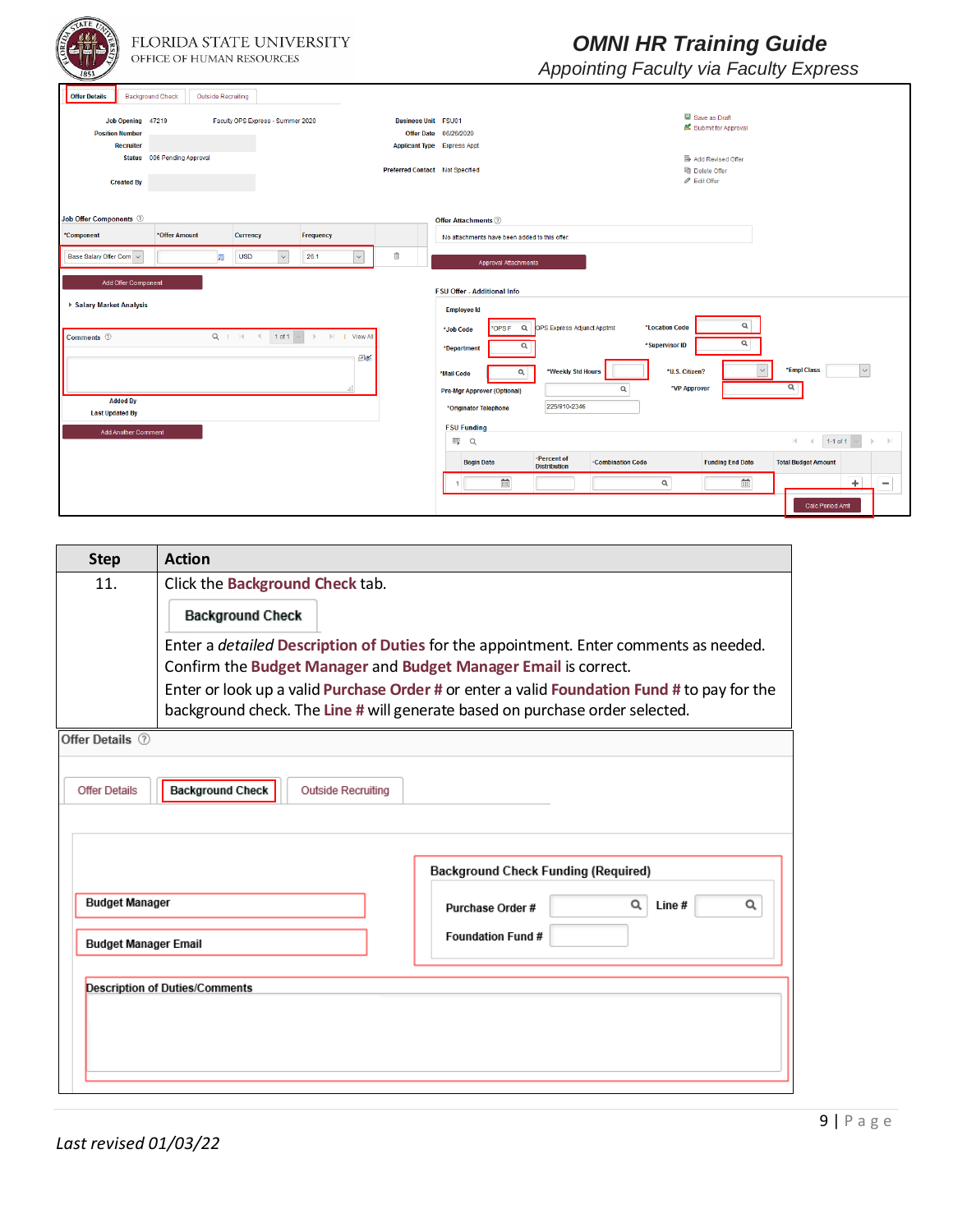

*Appointing Faculty via Faculty Express*

| <b>Step</b> | <b>Action</b>                                                                                                                                                   |
|-------------|-----------------------------------------------------------------------------------------------------------------------------------------------------------------|
| 12.         | Answer each question on the Background Check Questionnaire; No or Yes as applicable.<br>Obtain these answers from the hiring supervisor prior to entering them. |
|             | Once the questions are answered, the background level will generate at the bottom of the<br>questionnaire.                                                      |
|             | The background check level will be reviewed by Human Resources Background Check staff<br>prior to approving the job offer.                                      |

#### *Sample:*<br>Fart 1. Outside Documents to replace/satisfy FSU Background Check: **NO**  $\check{~}$ 1 Is this job/role located in the FSU Childcare Center? Does this job/role require a specific background  $\sqrt{\frac{1}{2}}$  eck to be performed 2 for which approved external agencies complete screenings? (e.g., DRS N<sub>O</sub>  $\checkmark$ positions, positions in the K-12 school system, etc.) If the hiring department for this job/role has been granted approval by the Office of Human Resources to perform a specific background check **NO**  $\checkmark$ 3 for all employees, select the appropriate level. If not applicable, select "NO." Will this person be working or volunteering with a University Sponsored N<sub>O</sub>  $\checkmark$ 4 Summer Camp held between May and September? Part 2. Level 2 Background Check Required Duties: Will this person be providing care, treatment, education, training, NO  $\check{~}$ 1 instruction, supervision, or recreation to vulnerable populations such as minors, the elderly, or those with disabilities? Is the position classified as Vice President level or above by job **NO**  $\checkmark$ 2 code/administrative code? Is the position with the FSU Public Safety or Panama City Campus Public Safety? If yes, submit a copy of the fingerprint report obtained by<br>3 FSUPD; HR will conduct the Standard portion of the Criminal History N<sub>O</sub>  $\check{~}$ Background Check Is fingerprinting a requirement by granting agencies for grants and<br>4 contracts? **NO**  $\checkmark$ Will this person be working or volunteering with regulated materials regardless of quantity [DHS Chemicals of Interest, DEA controlled **NO**  $\check{~}$ 5 substances, NRC Radioactive Material], or is the position located in a facility covered by a DOT Security Plan, or has unescorted access to said materials? Part 3. Standard Background Check Required Duties: Will this person perform fiscal duties to include budgeting, accounting, or 1 having direct access to cash (except petty cash), checks, and/or NO  $\check{~}$ credit/debit cards to include making and/or receiving payments? Will this person possess system access that provides the ability to<br>process payments, print or distribute checks, process corrections, or NO  $\check{~}$ 2 generate, update, or approve financial transactions that will result in the disbursement of University funds? Will this person have control over University-wide operational processes NO  $\check{ }$ 3 through functional roles or system security access? Will this person have access to sensitive, secure, and/or confidential N<sub>O</sub>  $\check{~}$  $\,$  personal information on individuals, such as students, faculty, staff, or alumni (e.g., social security numbers, dates of birth, etc.)? Will this person possess access to surplus property inventory; or NO  $\check{~}$ 5 possess a grand master or building master key and/or cards for building access?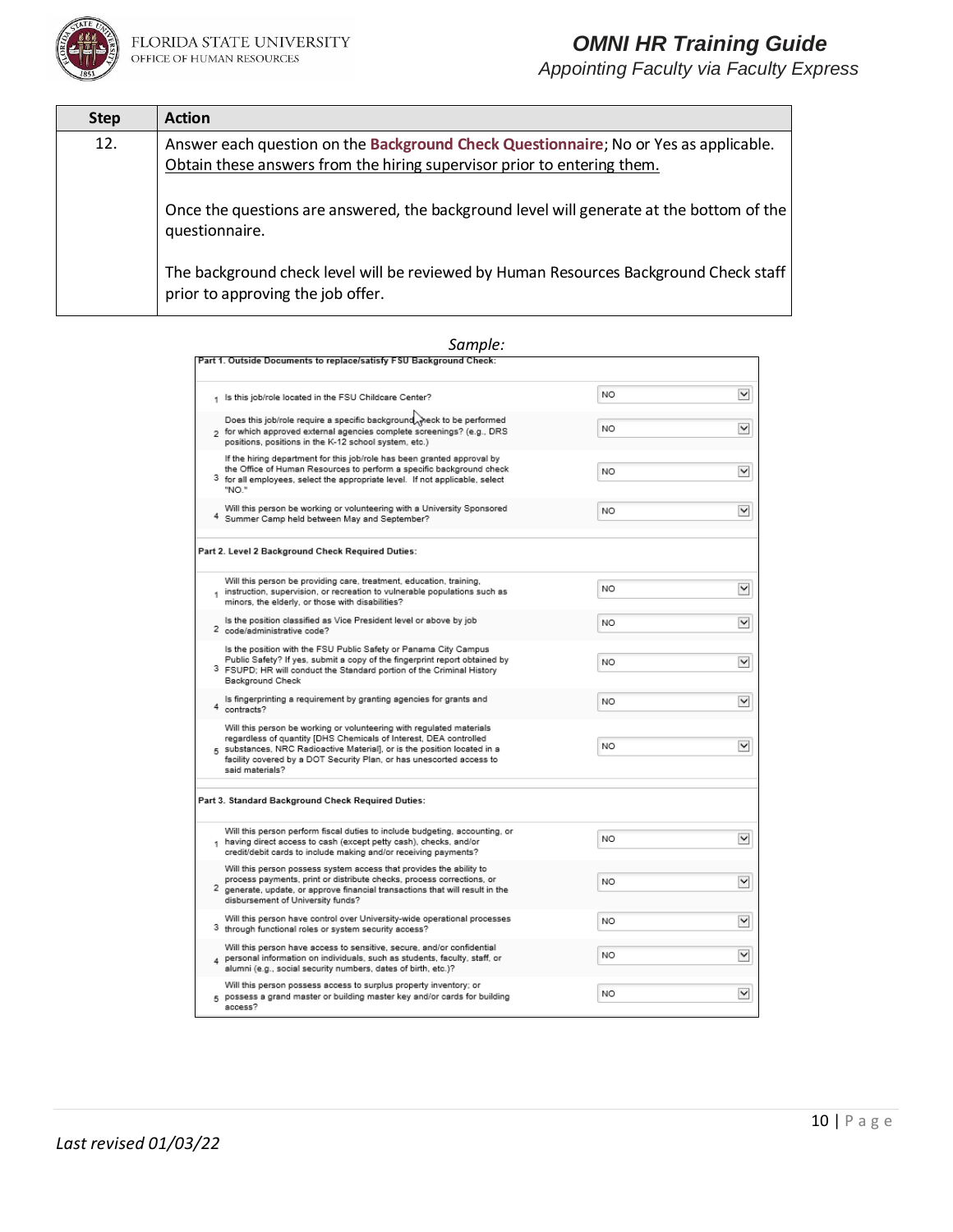

| Part 4:                                                                                                                                                                                                                                                 |                           |
|---------------------------------------------------------------------------------------------------------------------------------------------------------------------------------------------------------------------------------------------------------|---------------------------|
| Will this candidate/position be required to drive a University-owned<br>motor vehicle (including golf carts and other utility vehicles) as part of<br>their regular duties? See University Policy OP-C-7-G8 for driver's<br>license check requirements. | NO.                       |
| By selecting "Yes," I confirm that the above duties have been reviewed<br>2 by the position supervisor and are accurate.                                                                                                                                | $\check{ }$<br><b>YES</b> |
| Background Check Level Code:<br><b>BG00</b>                                                                                                                                                                                                             |                           |
| BG00, Background Check is not reguired.<br><b>BGC Questionnaire Results:</b>                                                                                                                                                                            |                           |

| <b>Step</b> | <b>Action</b>                                                                                                                                                            |
|-------------|--------------------------------------------------------------------------------------------------------------------------------------------------------------------------|
| 13.         | Click the Outside Recruiting tab.                                                                                                                                        |
|             | <b>Outside Recruiting</b>                                                                                                                                                |
|             | Answer Questions 1 and 2. If "Yes" to question 1, list the external advertising sources in the box,<br>and keep a copy of those ads in department's recruitment records. |
|             | For Question 2, answer "Not Applicable" for OPS Faculty job offers.                                                                                                      |

| 1. Was the vacancy/position advertised outside of OMNI?                                                                                                                   |
|---------------------------------------------------------------------------------------------------------------------------------------------------------------------------|
| NO.                                                                                                                                                                       |
| If Yes, what were the external advertisement sources?                                                                                                                     |
|                                                                                                                                                                           |
|                                                                                                                                                                           |
|                                                                                                                                                                           |
| 254 characters remaining                                                                                                                                                  |
| If Yes, the department must retain a copy in their records.                                                                                                               |
| 2. For salaried positions, were applications, CV's, or resumes received outside of OMNI?                                                                                  |
| Not Applicable                                                                                                                                                            |
|                                                                                                                                                                           |
| If Yes, ensure EEO solicitation has been completed and upload an Applicant Flow Log for all candidates on the Activities &<br>Attachments tab of the job opening in OMNI. |

| Offer Details 2                           |                             |                                                         |                                    |                       |                     |
|-------------------------------------------|-----------------------------|---------------------------------------------------------|------------------------------------|-----------------------|---------------------|
| <b>Offer Details</b><br>Job Opening 46456 | <b>Background Check</b>     | Outside Recruiting<br>Faculty OPS Express - Spring 2020 | <b>Business Unit FSU01</b>         |                       | Save as Draft       |
|                                           |                             |                                                         |                                    |                       | Submit for Approval |
| <b>Position Number</b>                    |                             |                                                         |                                    | Offer Date 01/16/2020 |                     |
| Recruiter                                 | 100375568                   | Amelia Espinosa                                         | <b>Applicant Type Express Appt</b> |                       |                     |
|                                           | Status 006 Pending Approval |                                                         |                                    |                       | Add Revised Offer   |
|                                           |                             |                                                         | <b>Preferred Contact Phone</b>     |                       | h Delete Offer      |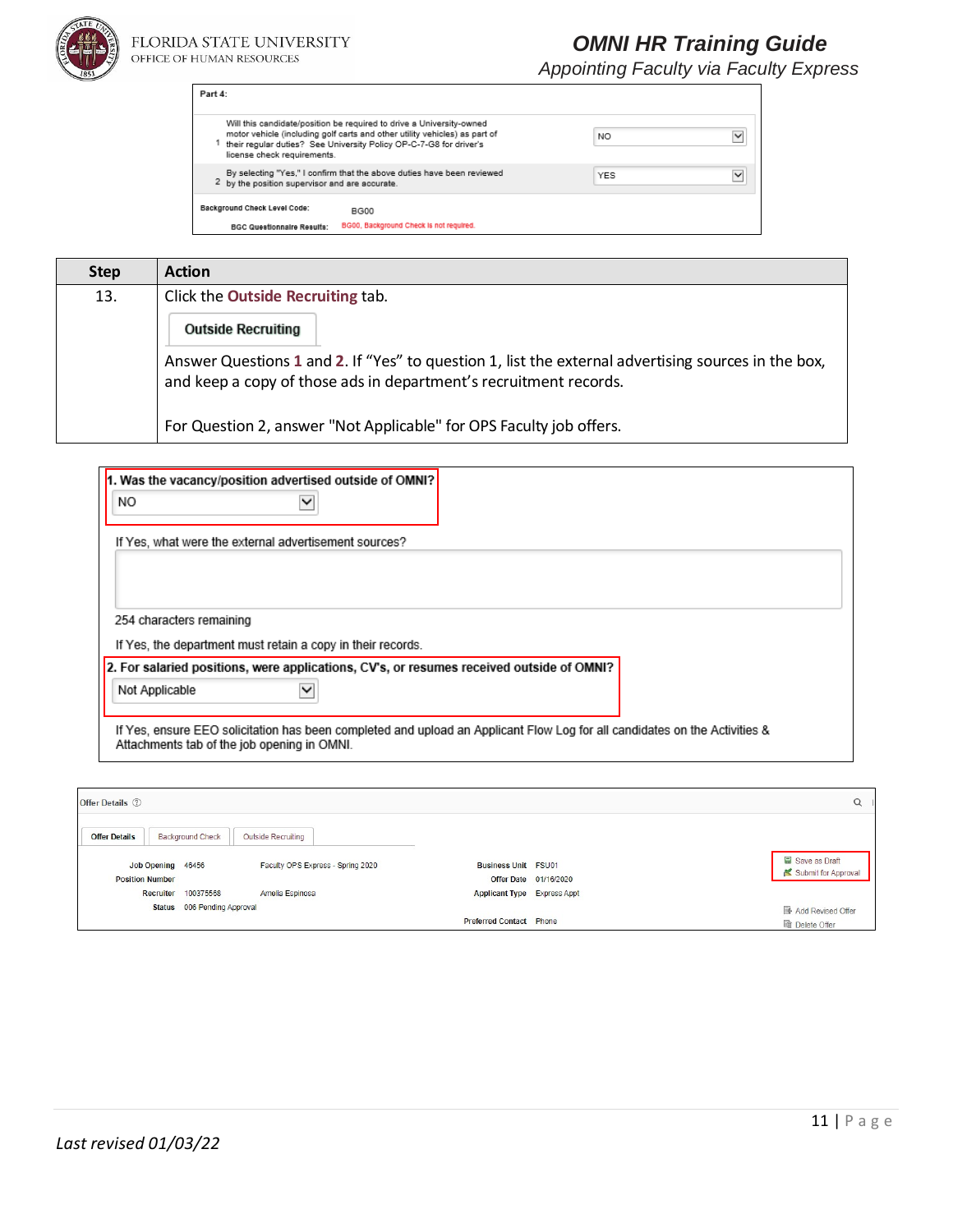

| <b>Step</b> | <b>Action</b>                                                                                    |
|-------------|--------------------------------------------------------------------------------------------------|
| 14.         | Click Save as Draft to save or Submit for Approval to submit the job offer. Click the OK button. |



| <b>Step</b> | <b>Action</b>                                                                                                                                                                                                                                                                                                                                                                                                                               |
|-------------|---------------------------------------------------------------------------------------------------------------------------------------------------------------------------------------------------------------------------------------------------------------------------------------------------------------------------------------------------------------------------------------------------------------------------------------------|
| 15.         | Navigate to the Approvals tab to review the status of the job offer in the workflow.                                                                                                                                                                                                                                                                                                                                                        |
|             | To insert an additional approver, click the plus sign at the desired point, ensuring that the Job Offer<br>Express Approver is listed last.                                                                                                                                                                                                                                                                                                 |
|             | Next Steps: Once the job offer is final approved, HR will launch the Smart Onboarding invitation to<br>the candidate. The candidate will receive an email with the appropriate link to complete the<br>Onboarding process. (If an Employee Id displays in the FSU Offer - Additional Info section as<br>described above, the candidate will utilize their myFSU credentials to log in and complete the<br>required Smart Onboarding steps.) |
|             | The job offer initiator and Department Representative will also receive an email indicating that<br>onboarding has been launched, what type of Onboarding package the candidate will be completing,<br>and tips for success.                                                                                                                                                                                                                |

| <b>Helpful Info:</b> |                                                                                                                                                                                                                                                                                                                                                                                                                                              |
|----------------------|----------------------------------------------------------------------------------------------------------------------------------------------------------------------------------------------------------------------------------------------------------------------------------------------------------------------------------------------------------------------------------------------------------------------------------------------|
|                      | To check the status of a job offer, go to Recruiting > Search Job Openings > across from<br>the candidate's name, click Other Actions > Recruiting Actions > Prepare/View Job<br><b>Offer &gt; Approvals tab.</b>                                                                                                                                                                                                                            |
|                      | <b>Editing an Offer:</b> The edit offer button is only live during the draft job offer stage. If you<br>need to change a submitted job offer, it must be denied by the approver so the originator<br>may "add revised offer". At the add revised offer step, the data will be retained and<br>editable; however, the VP approver will need to be selected again. Be sure to click Calc<br>Period Amount before clicking Submit for Approval. |